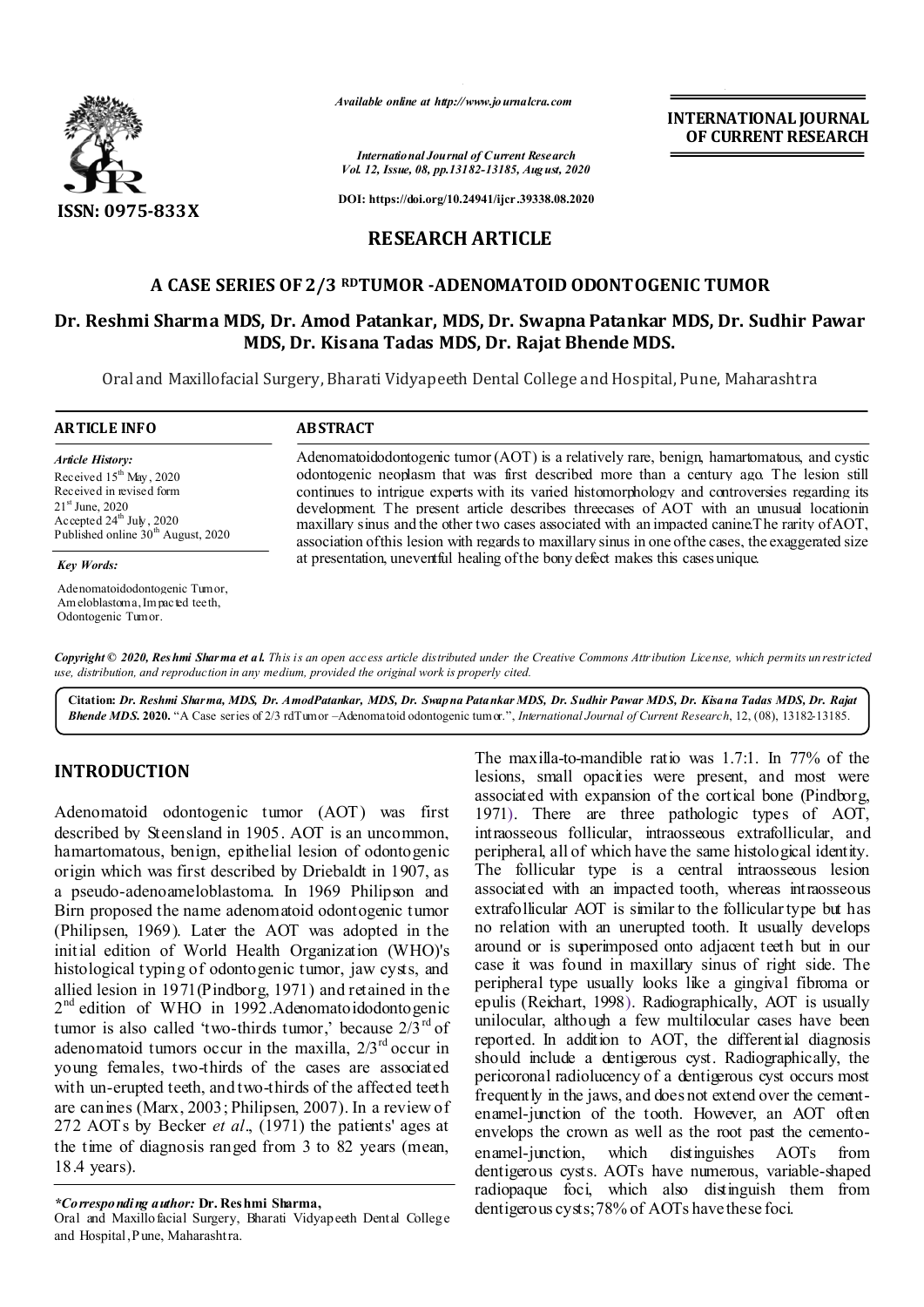Tumor expansion causes displacement of the adjacent teeth, and tooth displacement is more common than root resorption (Philipsen, 1991).

### **CASE REPORT**

**CASE 1:** A 29 year-old female patient referred to our department from endodontist due to radiolucent lesion seen with respect to 14 and 15. Patient gives history of swelling which had gradually increased in size and slight pain associated with the involved teeth. Extra-oral, physical examination revealed a single diffuse swelling in the right anterior maxillary region measuring about 3 cm  $\times$  4 cm in size. On palpation, the swelling w as hard and tender. On intra-oral examination, a single, well-circumscribed swelling with a smooth surface was present in the buccal aspect with respect to 53, 14 and 15region. CBCT was adviced to know the exact location of the suspected lesion.

CBCT revealed well-defined cystic lesions extending from 53, 14 and 15 and vertically impacted 13 (Fig 1).T reatment planned was enucleationand chemical cauterization o f the cyst with extraction of deciduous canine and retaining the permanent canine, to bring in occlusion by orthodontic treatment. The procedure was performed under LA. The cyst was removed in to with the cystic lining in situ (Fig 2). Over retained deciduous canine w as extracted. Then the cavity was irrigated thoroughly using betadine and saline solution. Closure was done using 3.0 silk.



### **CASE 2**

The patient, 22-year-old male was referred to the dental surgeon with the chief complaint of swelling in the right side of maxilla. The lesion was asymptomatic and clinical examination revealed facial asymmetry. Intraorally, expansion of the vestibular on buccal side of the maxilla was observed, covered with normal oral mucosa and without any signs of inflammation. Radiographically a unilocular and well-defined radiolucency, in the left side of the m axilla was noted, with 6 months of evolution.

OPG showed hypodense lesion in relation with tooth 21–24 and impacted canine (Figs. 3). The lesion was completely enucleated (Fig 4). According to the clinical, radiographic and microscopic features, the final diagnosis was of an adenomatoid odontogenic tumor. During the 6 months followup period, there w ere no signs of recurrence, and new formed bone around the tooth region was observed. **CASE 3**

A 62-years-old female reported to the maxillofacial surgery department with the complaint of a painless mass in the right buccal area of the maxilla. Furthermore, the patient was edentulous since 3 years.



On extraoral examination, there was a swelling on the right side of the face causing obvious asymmetry with obliteration of nasolabial sul cus. Intraorally, there was an expansion in all dimensions measuring about 5 cm  $\times$  5 cm in anteroposterior and superior inferior direction. On palpation, the swelling was hard, nonlobulated; nontender, not fixed to the overlying skin and local temperature was not raised (Fig 4). . The CT scan revealed (Fig 5) solid mass, round in shape with regular margin. Yellow fluid on aspiration gave the provisional diagnosis of okc but histopathological diagnosis revealed the final diagnosis of AOT. Patient was planned for surgical removal of the cystic mass under GA. An adequate window was created and the tumor mass was enucleated along with the sinus lining (Fig 6). The lesion was partially solid with partial cystic degeneration, and a gritty sensation could be elicited on examination. The remaining cavity was found to be clean without any tissue tags after chemical and mechanical curettage. The wound was sutured with 3–0 vicryl. Patient was followed for next 4 months which showed uneventful healing. Histopathology revealed cuboidal to columnar cells arranged in the form o fn ests and rosettes. Solid areas, duct-like pattern, whorled arrangement of cells, and tubular appearance is evident. Convoluted structures were noted and at the periphery of the lesion tumor cells are arranged in a strand-like configuration. Few cells were also arranged in a plexiform pattem and cribriform areas are also seen. Latticework pattem is seen closer to the connective tissue capsule and foci o f dense extravasated red blood cells were also seen in few areas.

## **DISCUSSION**

AOT usually occurs within the tooth bearing areas of jaws and often found in association with impacted teeth. The origin of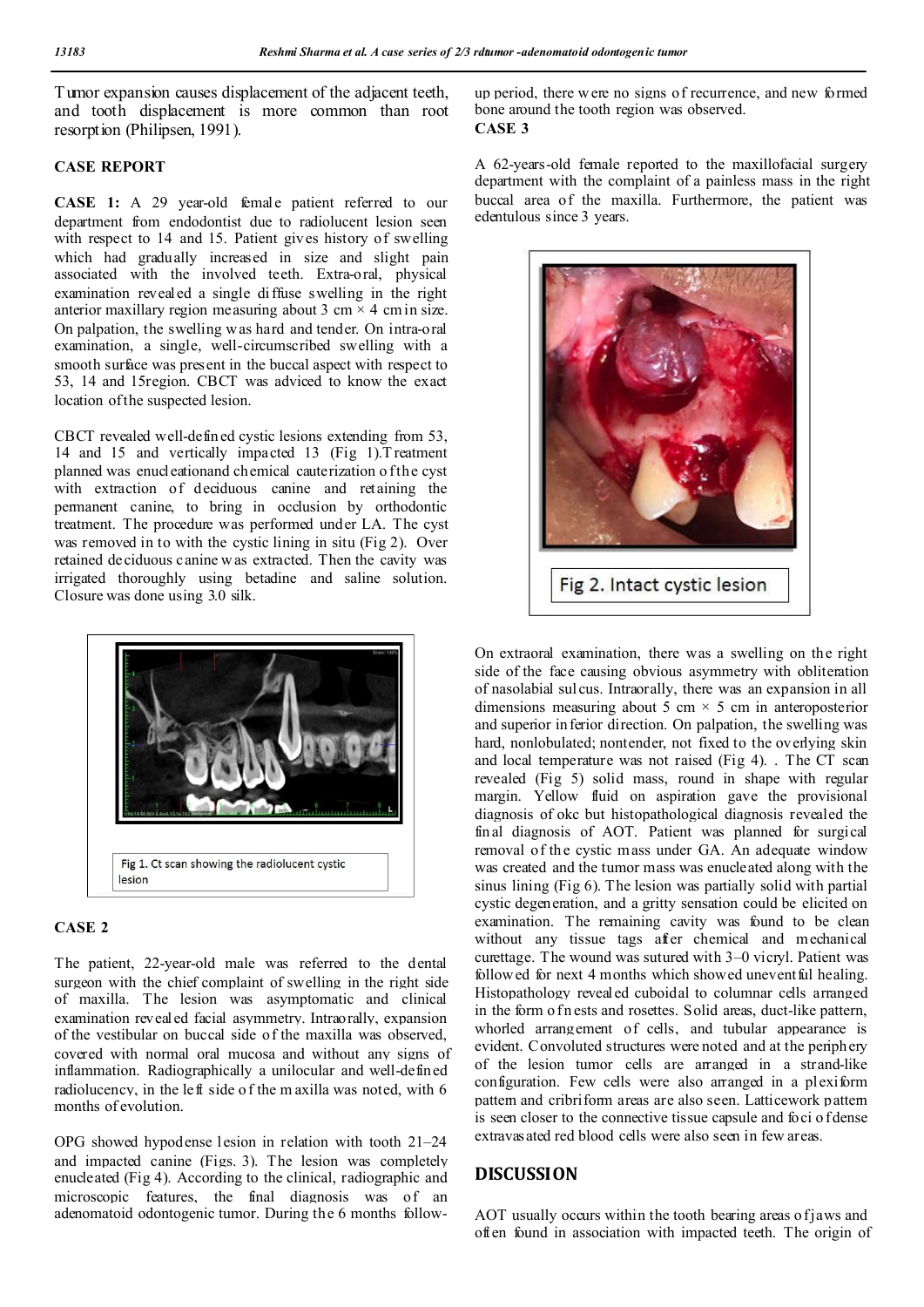AOT is controversial, but many author b elieve in odontogenic source. AOT has cytological features similar to various components of enamel organ, dental lamina, reduced enamel epithelium, and its remnants (Sato, 2004). It is a slow growing lesion, constituting about 3% of all odontogenic tumors followed by odontoma, periapical cemental dysplasia (Cementoma), myxoma, and ameloblastoma (Garg, 2009).



Most of the cases reported in the literature were in the maxilla affecting the anterior segment and were associated with the canine tooth (Rick, 2004) The origin of AOT is believed to be from an odontogenic source; the cytologic features are similar to those of the enamel organ, dental lamina, reduced enamel epithelium, and / or their remnants (Rajendran, 2009). AOT

shows centrifugal expansion (uniform expansion in all directions). It has been hypothesized that at an early stage AOT may expand the cortical plates, which within the cancellous bone spread linearly and then later may affect the cortical plates by expansion / resorption (Sato *et al*., 2004) Bicortical expansion was seen in all our patients.AOT can occur both intraosseously and extraosseously (Rajendran, 2009).



All the cases reported by us were of the intraosseous type. Intraosseous AOTs are characterised by a well-defined unilocular radiolucency surrounding the crown, which is often part of the root of the unerupted tooth, and follows a follicular pattern. Intraosseous type accounts for about 73% of all AOTs. The extrafollicular variant accounts for about 24% of all AOTs and presents as a unilocular radiolucency found between, above, or superimposed on the roots of erupted teeth (Garg, 2009). All our cases were of the intraosseous type, of which the first and second cases represents the follicular v ariant and the third case, the extrafollicular variant.

However, radiological findings of AOT simulate many other odontogenic lesions such as dentigerous cysts, calcifying odontogenic cysts or tumor, ameloblastoma, keratocysticodontogenic tumor or periapical disease (Bernier, 1959). The above-mentioned lesions along with the nasiolabial cyst, nasopalatine duct cyst, and odontogenickeratocyst can b e considered in the di fferential diagnosis of l esions occurring in the anterior maxilla. Our first and second cases resembled a dentigerous cyst and the third one, an odontogenickeratocyst. The histological features of AOT show a tumor of the odontogenic epithelium, with duct-like structures, and with varying degrees of inductive changes in the connective tissue (Philipsen, 1969). The most striking pattem is that of various sizes of solid nodules of columnar or cuboidal epithelial cells forming nests or rosette-like structures, with minimal stromal connective tissue (Pindborg, 1971).

The tumor may contain pools of amyloid-like material and globular masses of calcified material (Philipsen, 1969) Our case is consistent with the common histological features that are reported in the literature. The origin of the follicular variant can occur before or after cystic expansion (Cystic expansion in the jaw bone refers to the nature of expansion of the cyst through the buccal and lingual/palatal cortical plates). If it occurred after cystic expansion, then it effectively meant that the origin was from a dentigerous cyst and several such cases have been reported (Rick, 2004;